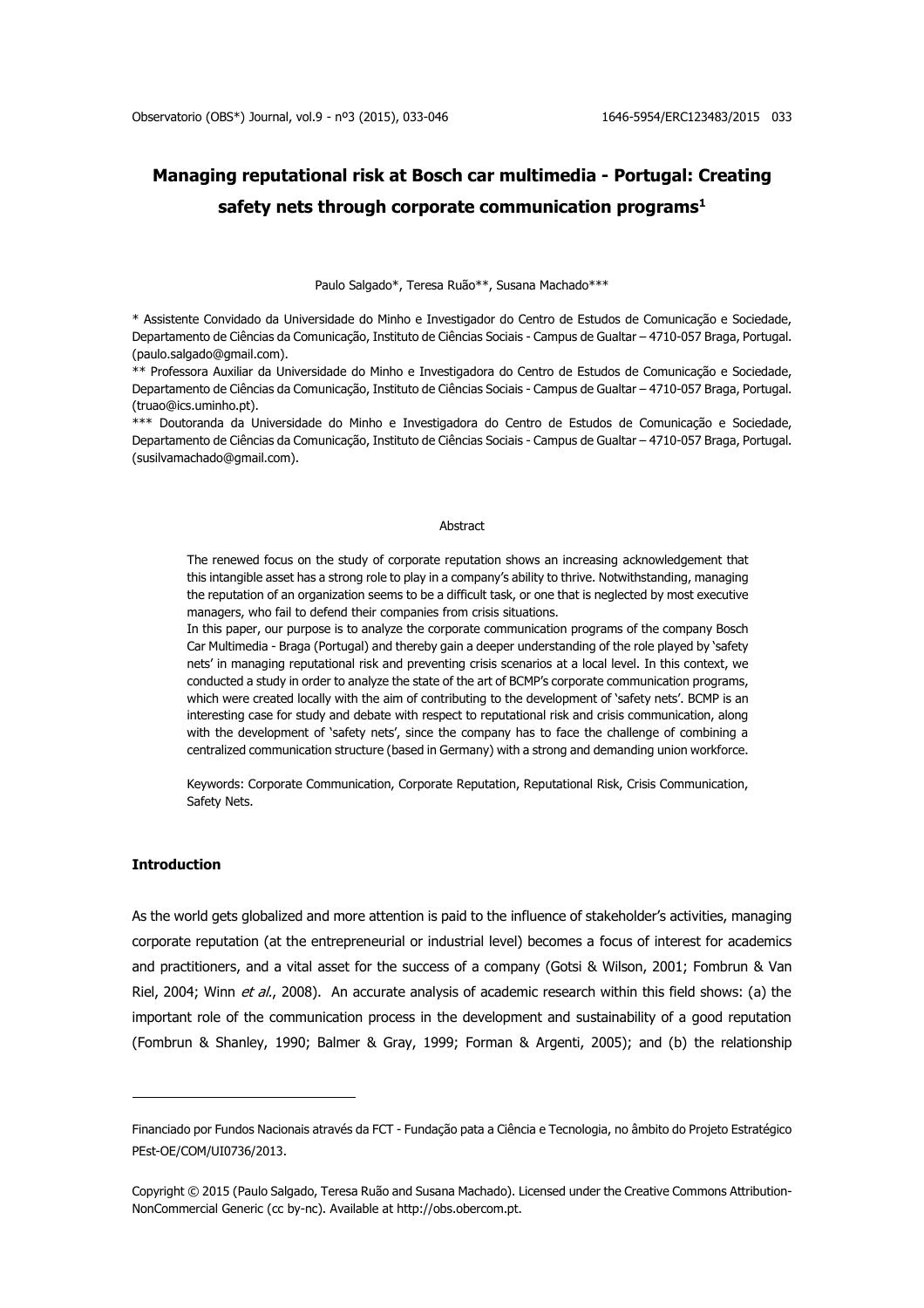between reputation and competitive advantage as a result of the social exchange process holding between stakeholders and firms (Fombrun & Rindova, 1999).

Nevertheless, despite the increasing importance of corporate reputation and the progress of worldwide communications, this intangible asset seems to be neglected by executive managers, who constantly fail to treat corporate reputation as a significant business advantage. Therefore, crisis scenarios often arise and corporate reputation is managed on a reactive basis, through public relations campaigns (Resnick, 2004).

In order to protect companies and avoid crisis, Fombrun et al. (2000) sustain that the development of corporate communication programs is vital for the management of reputational risk. And Forman and Argenti (2005) seem to agree, suggesting that one of the main functions of corporate communication (the area responsible for establishing a bond among all organization constituencies) is to implement corporate strategy and build the reputation and the brand. Saxton (1998) also gives unyielding substance to the role of the corporate communication function in influencing the perceptions of stakeholders about a company's reputation. The author is clear when he adds that organizations are accountable for shaping their own social representations.

To deepen the understanding of this dynamics between corporate communication, corporate reputation and reputational risk, we studied the corporate communication programs of Bosch Car Multimedia Portugal (BCMP), and their role in creating *safety nets* (Fombrun *et al.*, 2000) – or developing ties of positive perceptions that can minimize a scenario of reputational loss. This branch of the multinational enterprise Bosch is located in Braga, and is the largest plant in the country, with over two thousand employees.

Despite its being a successful company, BCMP faces daily challenges as a result of the dimension of its workforce and the empowerment of its workers' committee (strongly linked to national trade union structures). The committee, which represents a workforce that still values more traditional union ideals, frequently discusses management decisions and acts as an opposing opinion leader regarding the company's administration. The urgency to deal with these matters and avoid crisis situations led BCMP into looking to corporate communication programs as a way to minimize risk.

Although it is difficult to adapt a worldwide communication system to a local level, the corporate communication programs led by BCMP (through centralized and local measures) seem to have produced good results in creating safety nets that ensure what appears to be a good management of reputational risk. This particular environment makes BCMP an interesting case for study and debate in respect of reputational risk and crisis communication, along with the development of safety nets that become increasingly more relevant in the current state of affairs.

### **Corporate reputation**

Corporate reputation is generally conceptualized as the stakeholders' overall assessment of a firm over a period of time (Fombrun, 1996; Barnet et al., 2006). According to Fombrun (1996), Gotsi and Wilson (2001) and Winn et al. (2008) corporate reputation is an evaluation that can be based on the experiences that stakeholders get from the company or from any type of communication provided about the firm. These judgments can be rooted in the perceptions of identity and image of an organization. Even if corporate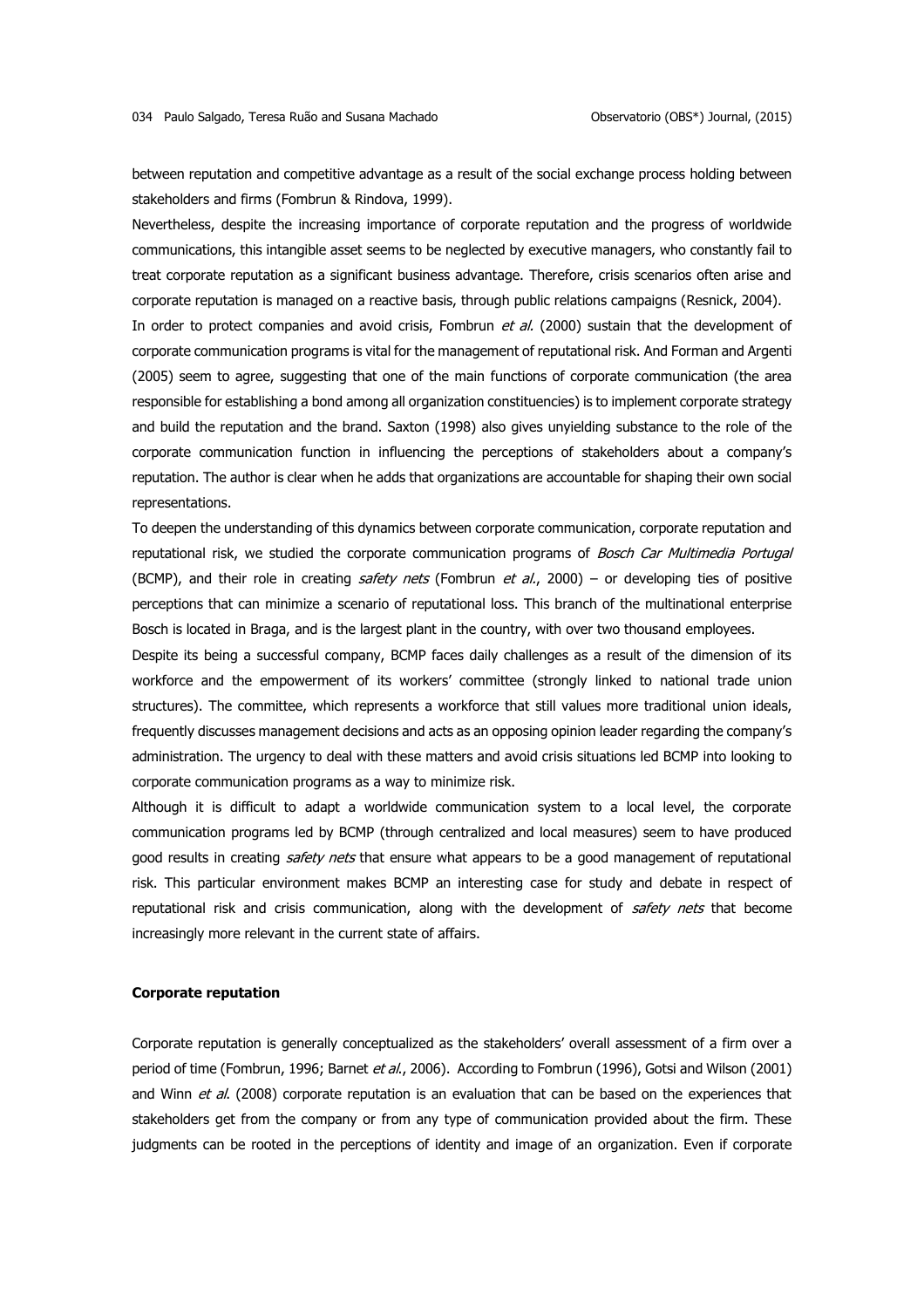identity might not change significantly over time, corporate image and reputation may change as a result of external events (Wei, 2002).

In order to clarify the concept of corporate reputation, Barnet et al. (2006) suggest the distinction between this concept and the ones that are connected to it: corporate identity, corporate image and reputation value. Despite Fombrun's (2001) claim that corporate reputation can be seen as a financial asset (reputation capital), as a cognitive representation (image) and as a judgment (reputation). However, Barnet et al. (2006) consider that the boundaries between them should be clarified in order to study the phenomenon. As far as corporate identity is concerned, the authors seem close to the classical view of Albert and Whetten (1985), who suggest that identity incorporates the characteristics that members perceive to be central, distinctive and enduring to an organization. On the other hand, image is conceived of as a representation of a company developed by stakeholders as a consequence of the messages that they receive (directly from the organization or otherwise). Therefore, the transition from corporate identity to corporate image is the role to be played by the communication processes that shape the perceptions of the constituencies of a company. Even though image or reputation cannot be totally controlled. The reputation capital, on the other hand, is considered to be the economic value given to reputation. Fombrun et al. (2000) define reputational capital as the value of a company that is at risk in everyday interaction with the stakeholders or as the fluctuating value of the company's reputation. As a consequence, reputational capital depends on the relationships between the company and its stakeholders, whether they are employees, customers or investors.

To obtain the stakeholders support thus seems to be relevant the development of a strategic alignment, which can be defined as the degree of supportive behavior among key audiences, rooted in awareness and understanding of the firm's strategic intents (Van Riel et al., 2005). In the internal context, the strategic alignment encourages employees to act in accordance with the company's purposes, with a higher degree of motivation, and enhances the collective performance. Strategic alignment means that all employees understand, believe and are able to carry out strategic initiatives (Gagnon & Michael, 2003). So, as Fombrun et al. (2000) point out: managers that encourage employees to work hard create reputational value and reduce reputational risk. A company that loses its stakeholders support will see the reputational capital being destroyed. But what does reputational risk mean?

## **Reputational risk and safety nets**

1

Research in organizational reputation shows that managers tend to perceive risk as a potential loss. In fact, they focus only on the *downside of risk* (that is, the risk of reputational loss, as a result of threats that might affect the relationships with the company's stakeholders), disregarding the potential gains that a company might get by managing risk<sup>2</sup>. Following this point of view, we use the concept of *reputational risk* as the range of possible gains and losses in reputational capital for a given firm (Fombrun et al., 2000).

<sup>&</sup>lt;sup>2</sup> On the other hand, the *upside of risk* is the risk of reputational gain, as a result of the company's actions to create platforms of opportunities, in order to promote strategic alignment and to take advantage of opportunities that can emerge tomorrow (Fombrun et al., 2000).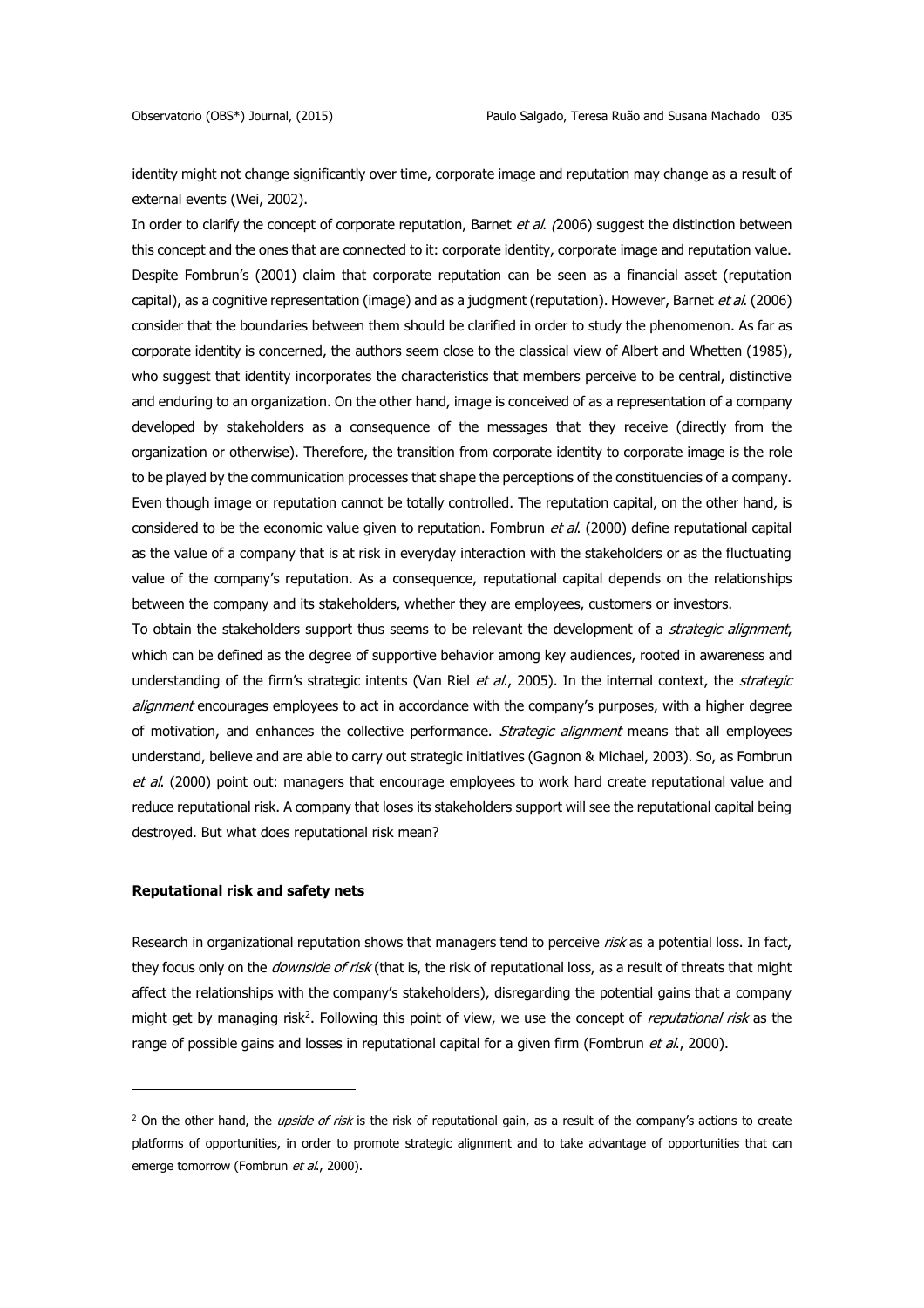Fombrun and Rindova (1998) suggest that companies deliberately involved in managing their reputation benefit from better and more developed relations with stakeholders. Therefore, further to Forman and Argenti (2005), if the corporate communication function is responsible for shaping and settling the perceptions of stakeholders, corporate communication is the central process in the management of corporate reputation and reputational risk. Impression management should, then, be a permanent activity of the corporate communication function, in order to preserve the reputational capital and avoid crisis situations. In addition, to handle reputational risk, communication professionals should build relational safety nets through the development of long-term positive interactions with their publics. A safety net is a concept used by Fombrun and his colleges (2000) to support the argument that certain behaviors and communication efforts (as corporate citizenship) strengthen the social bonds between the company, its employees and the community. The authors believe that those actions create emotional and interpretative bonds between the company and its stakeholders, which build and protect reputational capital as networks of positive impressions and goodwill. And from this theoretical view, we developed the notion by conceptualizing safety nets as strong and positive identity, image and reputational representations (as social bonds), induced by the communication process and highly protective of the company's good name, even in crisis situations. Safety nets should, therefore, be developed in a daily basis, and specially evoked in crisis communication programs.

Furthermore, to manage reputational risk and create those safety nets, companies should understand the role of crisis communication.

## **Crisis communication**

Crisis Communication is an established area of research and practice that deals with the use of public relations to minimize harm to the organization, resulting from emergency situations that can cause irreparable damage (Kreps, 1990). Crises vary in degree and probability, but all share the threat of causing damage to companies, which can be measured in terms of reputation losses.

Crisis communication, then, involves sending and receiving messages to prevent or lessen the negative outcomes of a crisis and thereby to protect the organization, stakeholders and/or industry (Coombs, 1999). It emerged as an area of practice and research within the communication field, as a result of the need to communicate during public emergencies, earthquakes, floods, hurricanes, and so on. But it has grown to encompass every kind of communication that is intended to prevent damage to the public perceptions of a firm, including economic and financial risks, product/service problems or human resources issues.

In order to clarify the concept, it is important to distinguish 'crisis communication' from 'risk communication'. Risk communication has been associated with health communication and its efforts to warn the public about the risks associated with a particular behavior. Crisis communication, on the contrary, is associated with public relations efforts to prevent or repair perceptions in a crisis or disaster situation (Benoit, 1997; Seeger, 2006). This latter concept supports the idea that corporate communication is able to handle blame, responsibility, information and reputation issues positively in crisis situations.

Therefore, communication strategy is an important part of crisis management (Williams and Olaniran, 1998). Using impression management strategies, a company can reduce reputational risk, by creating a significant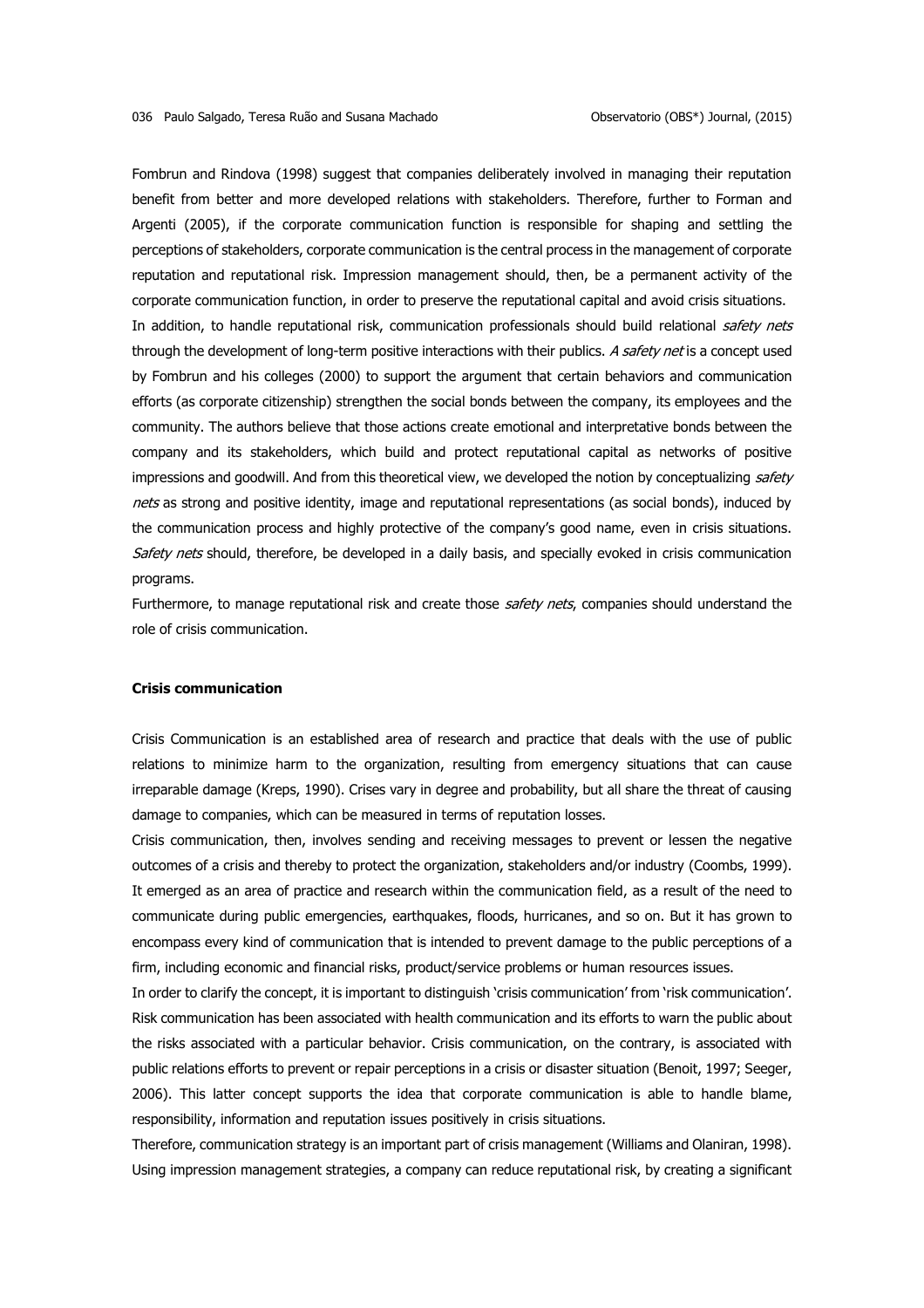field of safety nets with the most important stakeholders. The role of these safety nets is to build a strong sense of trust in the relationship between the public and the firm, in order to avoid immediate suspicion of irresponsible or unethical behavior on crisis circumstances.

Within this context, the literature (Fombrun et al. 2000) suggests that 'corporate citizenship programs' – or corporate social responsibility (CSR) activities<sup>3</sup> - can be a strategic tool to cope with reputational threats, by generating reputational gains and mitigate losses within risk scenarios. Those programs improve the company's ability to attract resources, enhance its performance and build competitive advantage. By developing trust and goodwill – as  $s$ afety nets - those activities, integrated alongside communication strategy, are actually investments on reputation value.

In order to deepen this perspective of the role of corporate communication in reputation management and risk situations, we examined BCMP's communication and corporate social responsibility (CSR) activities. BCMP's communication strategy, which included reinforced CSR actions, seems to have shaped important safety nets that preserved the firm's reputational capital in crisis conditions. BCMP's case study will be presented in the next section.

### **Bosch: a case study**

1

The purpose of conducting a case study was to analyze the role of corporate communication programs in the development of safety nets that can minimize or prevent crisis situations and, consequently, avoid reputational losses. As Yin (1984) states, the case study methodology is particularly useful in the analyses of dynamic phenomena taking place in real contexts. This method allows data assessment without changing the environment, which can be rather valuable in exploratory studies. And this research was conducted precisely as an exploratory study, oriented to testing literature proposals on the relationship between corporate communication programs and the development of safety nets and reputation capital. Moreover, this research design seems to gather some favor when it comes to interpretative paradigms.

The case study selected was *Bosch Car Multimedia Portugal* (BCMP). This company was identified as an organization that faces high levels of reputational risk on a daily basis, for several reasons: (1) the multinational attribute of the company/brand (that raises particular cultural and social issues); (2) its dimension (having more than two thousand employees with various educational levels); (3) the active presence of a workers' committee (some sort of internal union structure, which raises recurrent environmental stress); and (4) its centralized communication policy (demanding the approval of the communication programs by the headquarters in Germany). All those factors make BCMP frequently vulnerable to crisis situations and reputational risk scenarios, as we found in previous analyses. These conditions were, then, considered favorable to examine our equation: can communication programs develop

<sup>&</sup>lt;sup>3</sup> In this study we use 'corporate social responsibility' as a wider concept that includes Frombrun *et al.'s* (2000) 'corporate citizenship programs' as a particular kind of CSR activities that are aimed at approaching the company to the local community.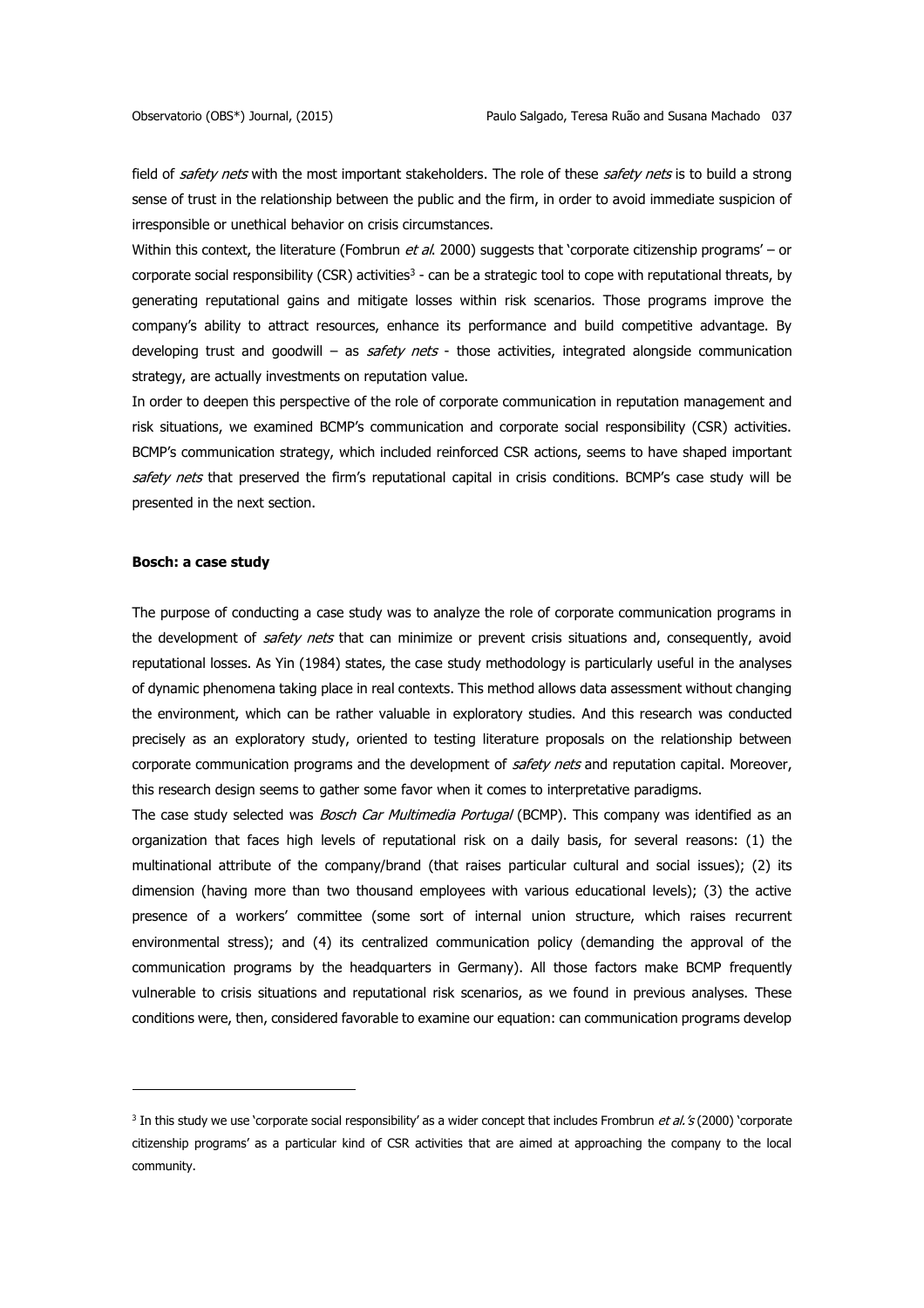reputational safety nets? Or, adapting the questions to our case: did BCMP's communication programs create reputational safety nets?

After selecting our single case study, we moved towards the definition of instruments and procedures that, according to Yin (1984), involves identifying the units of analysis, the methods of data collection and the interpretation criteria. The units of analysis were identified and are presented in Table 3. Each of these units was characterized through data collection that used the document analysis method. Official documentation, provided by Bosch, was collected, registered, organized and examined in order to reach a clear data reading. Data were categorized, tabulated and recombined, as a means to look for evidence and connections among variables. The results of this process will be presented, discussed and interpreted in the texts below.

#### Bosch Car Multimedia Portugal

<u>.</u>

Employing over two thousand employees, BCMP is located in Braga since 1990, and is the largest branch of this multinational company in the country (Table 1).



#### Table 1. Bosch Car Multimedia Portugal, Official Data

Bosch Group's corporate identity is based on values and principles promoted in all the countries (approximately 50) where the Group is based. As stated by the company 'the Bosch Values act as a compass in times of change, and provide appropriate orientation. They also point the direction which cultural change

<sup>4</sup> BCMP has more that two thousand employees, but the official reports only include the number of workers directly hired by Bosch. This excludes subcontracted employees that work at BCMP.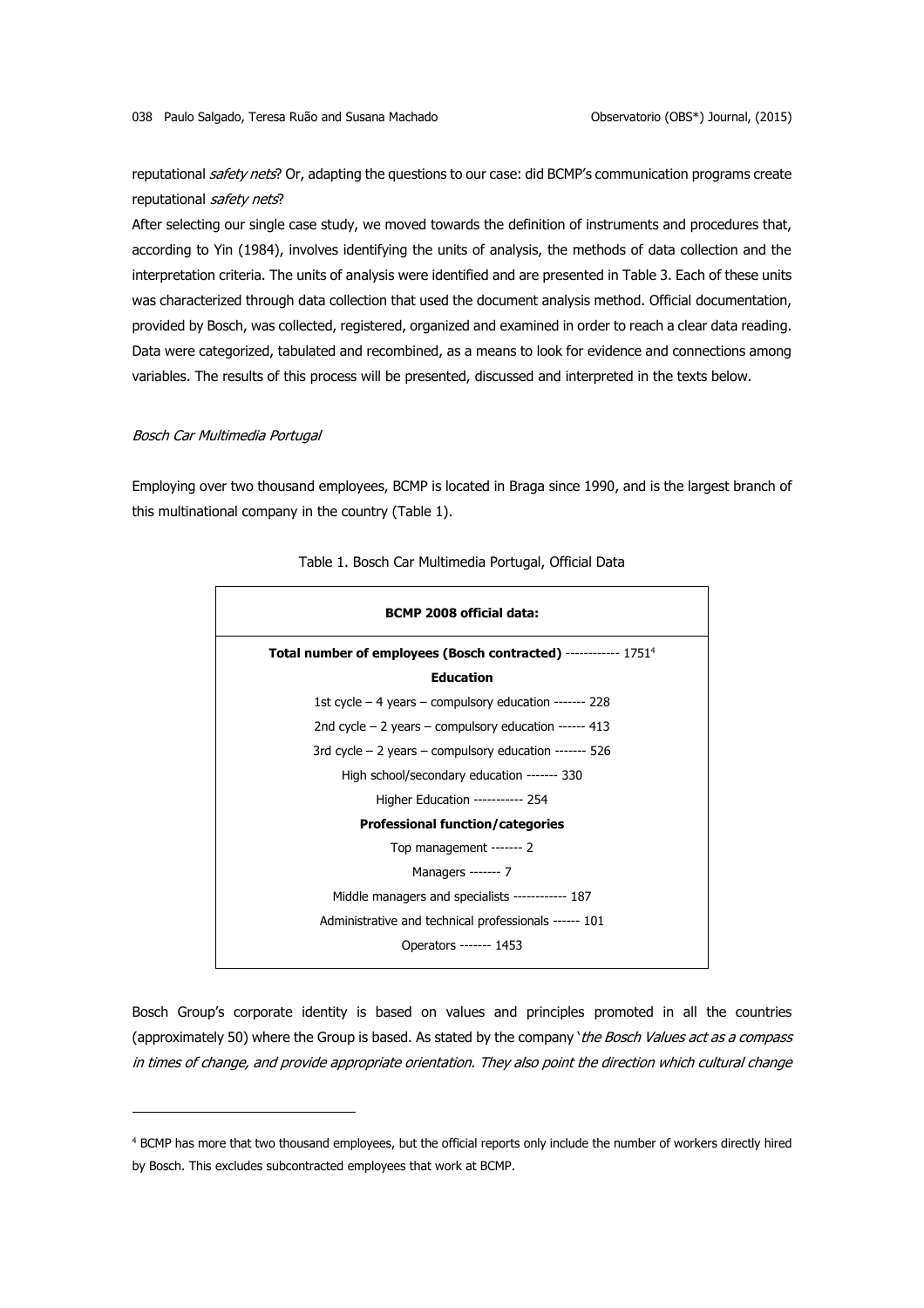within the company is meant to take. The values are designed to help shape cooperation among associates and to lay the foundation stone for the necessary strong economic development of the company. This means: (1) increasing performance ability by providing orientation and trust, (2) increasing speed by reducing bureaucracy and controls, (3) strengthening the identification of associates with an international and culturally diverse company. The values comprise Future and Result Focus, Responsibility, Initiative and Determination, Openness and Trust, Fairness, Reliability, Credibility, and Legality, and Cultural Diversity' (Bosch Global Net).

Observing these statements, we came to the conclusion that communication has a relevant role in the establishment of Bosch's corporate identity. This assumption became stronger while reading Bosch's Leadership Guidelines, which emphasize the value of communication: 'Keep your associates informed' is one of the ten management principles of Bosch, as is 'Give feedback to your associates'.

However, communication management in a multinational company is a complex task. 50 countries, thousands of employees with different languages, from different cultures, with different social contexts and possessing particular characteristics, all represent a complex universe of meanings to manage. At BCMP the challenge of corporate communication has a minor dimension, but it is still much multifaceted. The local company has a Communication Manager (first within the Management and Human Resources Department, having subsequently gained autonomy), since 2005, and the structure is mainly responsible for managing internal communication (as the external communication process is run directly by the Bosch Group).

The analysis of Table 1 points out the disparaging levels of education at BCMP, which is a major issue to the communication function. Over one thousand employees do not have a high school diploma. This seems to accentuate the problem of adjusting BCMP's work values to the German culture of the Bosch Group. Another, major communication issue is the leadership role played by the local Workers' Committee. Over one thousand employees (the majority in operations) belong to this Committee that has a strong link to a national union force, and acts has a demanding observer of the company's actions. The confrontation of cultures and educational levels often results in a stressed organizational climate that increases the informal communication flows and enhances rumors. In addition, this is a fertile ground for the emergency of crisis situations. Obtaining the support of the Committee and overcoming the resistance carried out through informal communication channels are some of the challenges that BCMP has been facing over the past years.

In this study, we aim to analyze the actions implemented by BCMP communication structure to avoid risk scenarios as the ones described above, during a specific period of time: from 2006 to 2009, or from the moment the communication function was created to the first satisfaction survey applied after that.

#### Communication Management

The continuous emergence of rumors in the company, the perception of the management credibility as weak by the employees, and information concerns led to an increasing focus of the Management and Human Resources Department on communication issues. This focus is also related to the Bosch Group's values and leadership principles, which state the relevance of communication in the health and efficiency of every company, along with trust and transparency. In 2006, the management of BCMP recognized the inevitable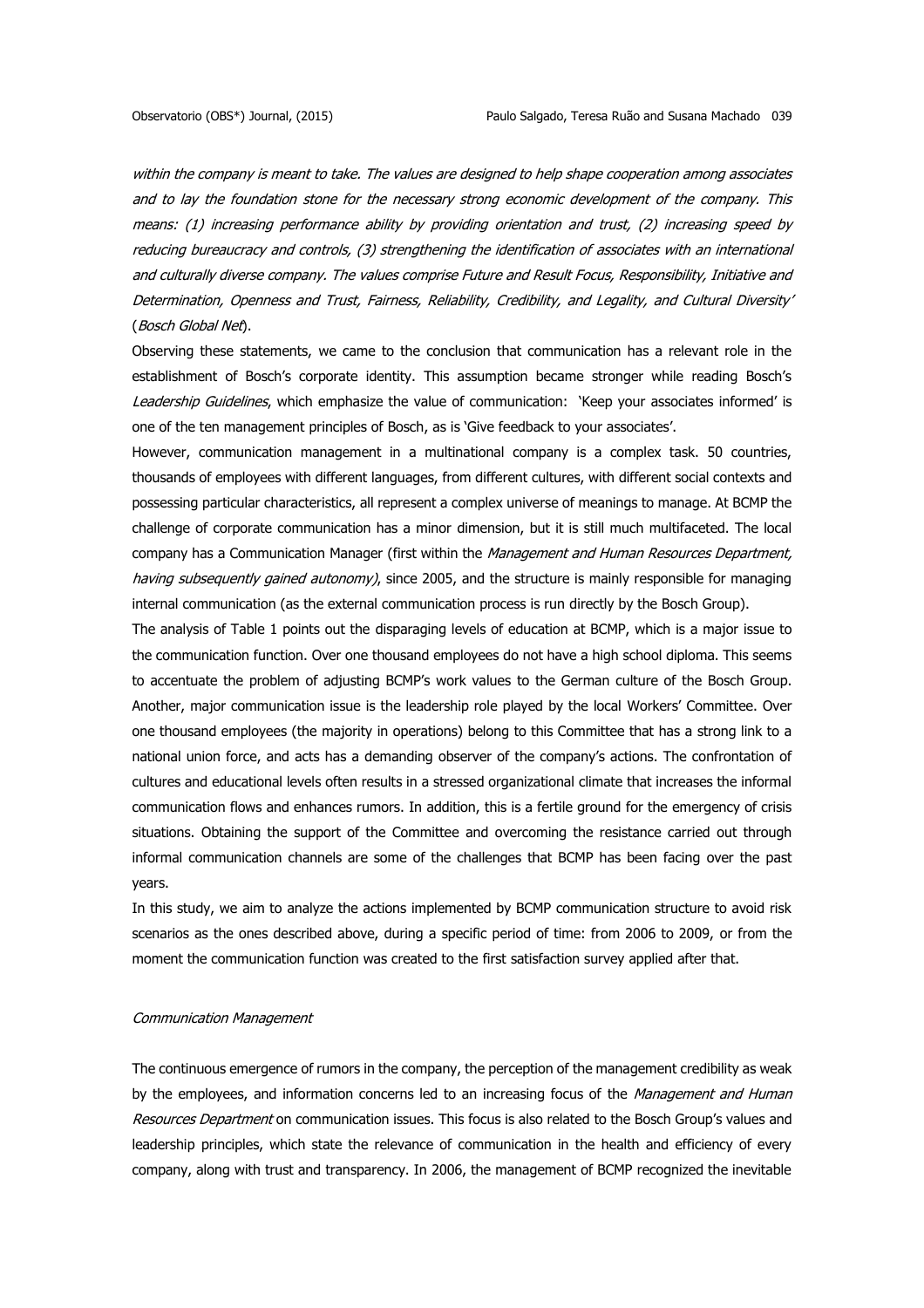need for developing a more integrated, accurate and consistent approach to improve communication in the company, and therefore a specific function of Communication Manager was created, and an expert in the field was hired. The work being developed since then follows a communication strategy defined locally, and having as guidelines: (1) the Bosch global corporate communication vision and (2) the local communicational requirements, needs and expectations. The main goal of the function is to reach strategic alignment trough communication programs, in the sense presented by Van Riel et al. (2005).

The most important tool used by BCMP to assess *strategic alignment* within the internal context (that is, employees' expectations in terms of communication, involvement and engagement) is the Associates Survey, which is conducted every two years to evaluate the employees' satisfaction. The survey is prepared in the companies' headquarters, and conducted within all Bosch's group (approximately 260,000 *associates*, to use the company's language). The results of the survey are used as an evaluation tool for many areas, namely for communication.

In this research, we used the Associates Survey data and we selected the indicators that are relevant to assess communication performance, specifically the ones influencing strategic alignment. Table 2 presents the evolution of employees' satisfaction items, from 2007 to 2009, in respect of the following variables: information, satisfaction, recognition and participation. The survey is anonymous and the employees' contribution is voluntary. In 2007, participation levels reached 81%, and in 2009, the same level increased to 90%.

|                | Question/item/indicator <sup>5</sup>                                      | 2007 | 2009 | <b>Positive evolution</b> |
|----------------|---------------------------------------------------------------------------|------|------|---------------------------|
| A              | <b>Strategic Information &amp; Communication</b>                          |      |      |                           |
| 1              | I am aware of my team's / department's goals                              | 1.9  | 2.5  | 0.7                       |
| 2              | I am informed about the background to important<br>decisions in good time | 2.7  | 3.3  | 0.6                       |
| 3              | I can easily get the information I need to do a good<br>iob               | 2.1  | 2.6  | 0.6                       |
| 4              | In my team / department, there is a very good<br>exchange of information  | 2.4  | 2.9  | 0.5                       |
| 11             | In my team/department, customer satisfaction is a<br>main priority        | 1.7  | 2.1  | 0.5                       |
| 12             | My colleagues strive to deliver quality work                              | 1.9  | 2.3  | 0.5                       |
| B.             | Satisfaction with the work                                                |      |      |                           |
| 5              | I am proud to work for Bosch Group                                        | 1.7  | 2.3  | 0.6                       |
| 6              | I enjoy my job                                                            | 2.3  | 3.0  | 0.7                       |
| $\overline{7}$ | Overall, I am satisfied with my working conditions                        | 2.3  | 3.2  | 0.9                       |
| C              | <b>Improvement recognition</b>                                            |      |      |                           |

| Table 2, Associates survey results 2007 / 2009 |  |  |  |  |
|------------------------------------------------|--|--|--|--|
|------------------------------------------------|--|--|--|--|

1

<sup>&</sup>lt;sup>5</sup> The indicator is the mean value or the average value of the answers of all participants. The answering scale is coded from: 1/Fully agree to 5/Fully disagree.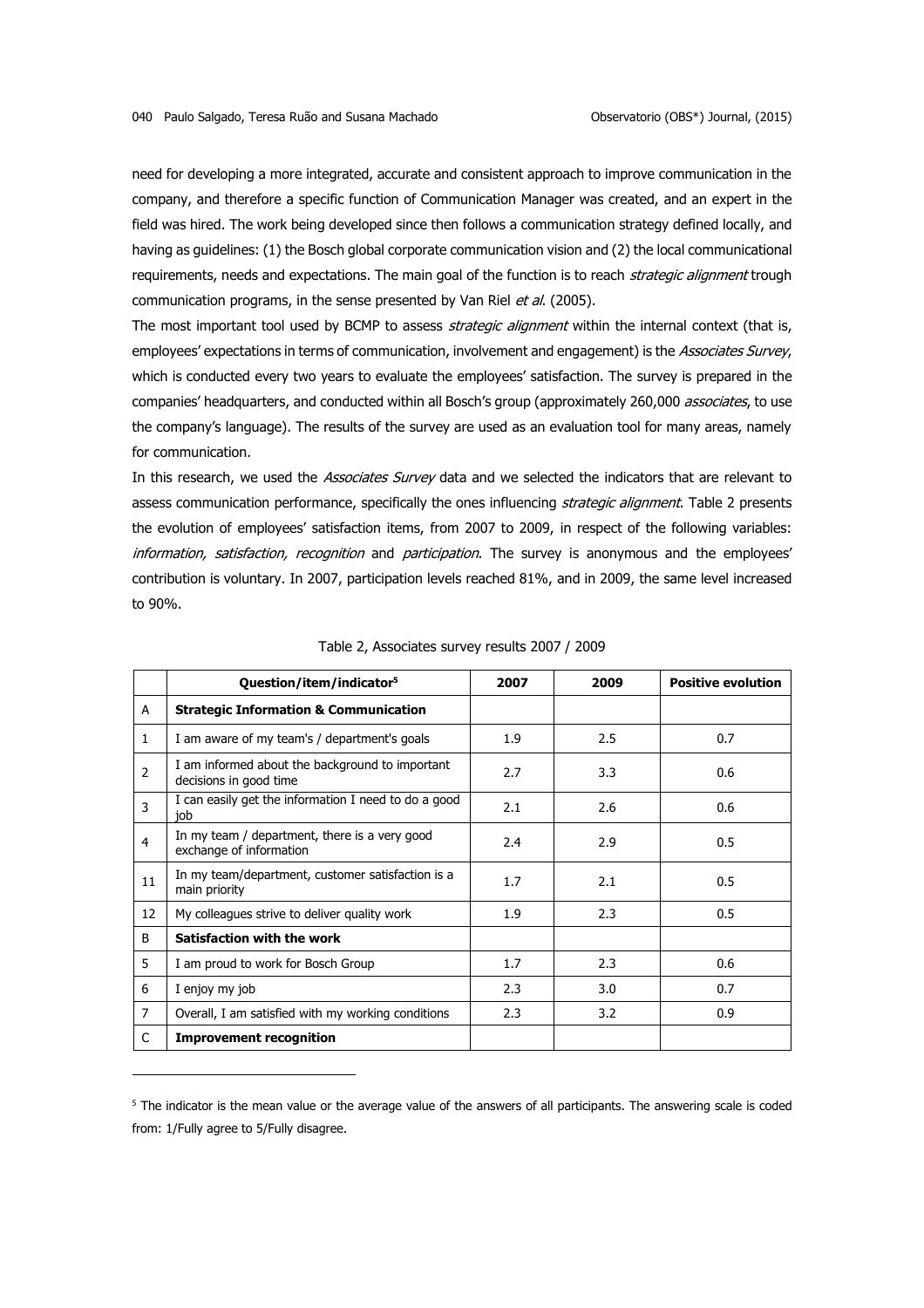| 8  | In my team / department, we have implemented<br>specific measures for improvement                                 | 2.6           | 3.6 | 1.0 |
|----|-------------------------------------------------------------------------------------------------------------------|---------------|-----|-----|
| 9  | The activities after the last associates' survey (talks,<br>workshops, arrangements, etc.) led to<br>improvements | 2.7           | 3.5 | 0.8 |
| D  | <b>Involvement &amp; participation</b>                                                                            |               |     |     |
| 10 | My team / department exhibits a very good team<br>spirit                                                          | 2.5           | 3.0 | 0.5 |
| 13 | My team /department has an environment which<br>encourages creating new ideas                                     | $2.2^{\circ}$ | 3.2 | 1.0 |
| 14 | Good ideas of associates in my team / department<br>are considered and implemented                                | 2.2           | 3.0 | 0.8 |

The Associates Survey items presented above suggest that the employees' satisfaction progressed from 2007 to 2009. In fact, information flows (A item) seem to keep a better correspondence to employees' expectations and needs; the sense of belonging (B item) has increased; the feeling of recognition (C item) was enhanced; and the participation spirit (D item) was reinforced. The most increasing rate (1.0) relates to team-building indicators. In short, the *alignment* of the employees' perceptions to the company's strategies seem to have been strengthened. Therefore, we can infer that the positive overall assessment of the company, or its reputation, was enhanced.

In order to understand these results, we need to review the communication programs developed by BCMP along this period of time. The documents provided by the company for the purpose of this research are analyzed in Table 3, using the following categories: Problems Identified (communication and alignment issues detected), Improvement Actions (communication activities developed to resolve the problems) and Results (noticed improvements).

| Area                                  | <b>Problem</b>                                                                                                                                                                                                                                                                                                       | <b>Improvement action</b>                                                                                                                                                                                                                                                           | <b>Result</b>                                                                                                                                                                                                                                                              |
|---------------------------------------|----------------------------------------------------------------------------------------------------------------------------------------------------------------------------------------------------------------------------------------------------------------------------------------------------------------------|-------------------------------------------------------------------------------------------------------------------------------------------------------------------------------------------------------------------------------------------------------------------------------------|----------------------------------------------------------------------------------------------------------------------------------------------------------------------------------------------------------------------------------------------------------------------------|
| Communication                         | 1. Lack of alignment in information<br>sources and messages contents:<br>Too many "official" sources were<br>$\blacksquare$<br>identified;<br>The management team was<br>$\overline{\phantom{a}}$<br>perceived as a weak (not<br>credible) information source;<br>The Workers' Committee acted<br>as opinion leader. | a) To hire of a communication<br>expert;<br>b) To develop strategic<br>planning procedures for<br>communication, including the<br>definition of responsibilities, of<br>information alignment, of<br>media usage, etc.                                                              | <b>I. Increase of satisfaction</b><br>(assessed through the<br>Associates Survey)                                                                                                                                                                                          |
| <b>Information &amp;</b><br>Strategic | 2. Lack of alignment between the<br>expectations of employees and the<br>information given;<br>3. Workers' Committee as the<br>privileged information source for<br>employees;<br>4. Lack of strategic information<br>given to employees (such as goals,<br>products, projects, decision making<br>processes, etc.). | c) To formalize the attendance<br>of the Communication Manager<br>to monthly meetings between<br>the management team and<br>the Workers' Committee;<br>d) To promote the<br>participation of the<br>Communication Manager on<br>the plenary meeting of the<br>Committee, to collect | I. Less open points (non-<br>solved);<br>II. Better preparation of the<br>management meetings<br>according to the expectations<br>of Workers' Committee;<br>III. Increase of<br>communication flows<br>efficiency between<br>management and employees'<br>representatives; |

Table 3. BCMP corporate communication 2006-2009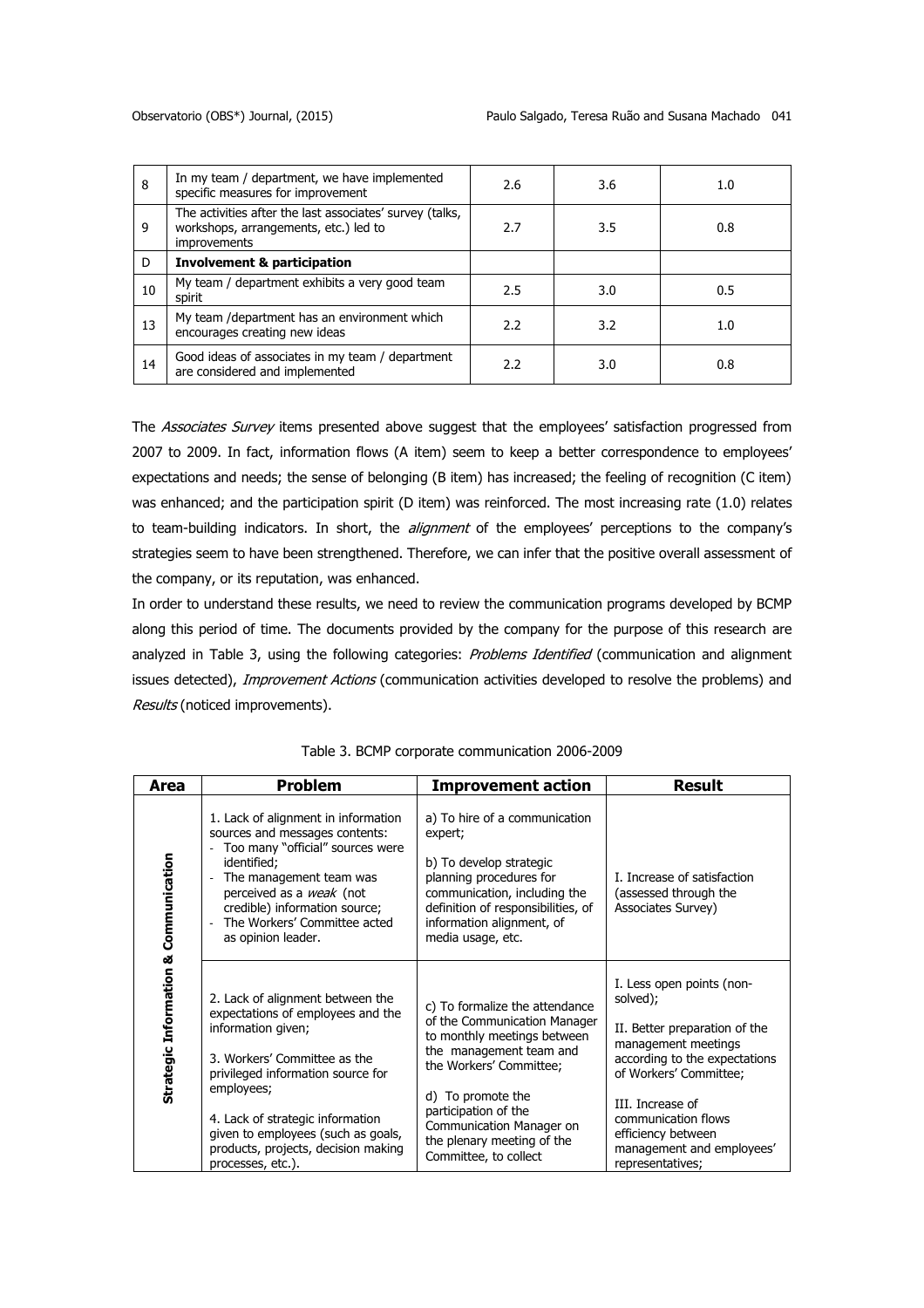|                                                                                                                                                                                                                                                                                                                                                                                                                                                                                                                                                                                                                 | employees feedback (input)<br>and information needs;<br>e) To implement<br>communication/information<br>routines;                                                                                                                                                                                                                                                                                                                                                                                                                                                                                                                                                                                                                                                                                                                    | IV. Improvement on the<br>information delivery:<br>employees were informed<br>regularly and in due time.<br>Administration shows concern<br>in keeping employees<br>informed.                                                                                                                                                                                                                                                                                                                                                                                                                                       |
|-----------------------------------------------------------------------------------------------------------------------------------------------------------------------------------------------------------------------------------------------------------------------------------------------------------------------------------------------------------------------------------------------------------------------------------------------------------------------------------------------------------------------------------------------------------------------------------------------------------------|--------------------------------------------------------------------------------------------------------------------------------------------------------------------------------------------------------------------------------------------------------------------------------------------------------------------------------------------------------------------------------------------------------------------------------------------------------------------------------------------------------------------------------------------------------------------------------------------------------------------------------------------------------------------------------------------------------------------------------------------------------------------------------------------------------------------------------------|---------------------------------------------------------------------------------------------------------------------------------------------------------------------------------------------------------------------------------------------------------------------------------------------------------------------------------------------------------------------------------------------------------------------------------------------------------------------------------------------------------------------------------------------------------------------------------------------------------------------|
| 5. Lack of alignment of<br>communication / information<br>activities at the management team<br>level;<br>6. Lack of awareness of the need<br>for strategic information<br>management throughout the whole<br>plant;<br>7. Lack of awareness of the need to<br>keep people informed and<br>communicate efficiently with them<br>(collect their feedback and<br>expectations and act accordingly);<br>8. Lack of proactive<br>communication/behavior by the<br>management team;<br>5. Lack of satisfaction regarding<br>communication/information about<br>the company's strategy and<br>decision-making process. | f) To make regular the<br>attendance of the<br>communication expert to the<br>weekly management meeting;<br>g) To increase the<br>participation of the<br>Communication Manager in<br>strategic management<br>meetings;<br>h) To open the communication<br>office to calls for advice on<br>communication and<br>information needs;<br>i) To establish the Questions<br>and Answers sessions with<br>employees, regarding<br>information on the situation of<br>the company;<br>j) To promote regular<br>information on strategy and<br>results, with emphasis on the<br>role of employees in good<br>performance through diverse<br>channels (e.g. the internal<br>newspaper editorial);<br>k) To organize workshops to<br>collect information feedback<br>and to delineate improvement<br>measures after the Associates<br>Survey. | <b>Communication Manager</b><br>assesses firsthand strategic<br>information, increasing:<br>I. The 'bird's eye view'<br>needed to manage<br>information at the<br>organization;<br>II. The efficiency of his role<br>as advisor;<br>II. The strategic management<br>of communication;<br>IV. The improvement of<br>transparency, trust,<br>involvement, engagement,<br>satisfaction at work, by<br>keeping people informed;<br>V. The autonomous thinking<br>of workers, by reducing the<br>power of the Committee as<br>opinion leader, reducing the<br>mass opinion interference;<br>VI. The strategic alignment. |
| 9. Lack of strategy on information<br>sharing regarding employees in the<br>production area.                                                                                                                                                                                                                                                                                                                                                                                                                                                                                                                    | I) To develop a regular analysis<br>on the communication process,<br>following line leaders'<br>information procedures;<br>focusing on a daily 5 minutes<br>meeting; and promoting<br>regular analysis of information<br>availability deviations.                                                                                                                                                                                                                                                                                                                                                                                                                                                                                                                                                                                    | I. Decreasing of deviations<br>between information sent and<br>information received.                                                                                                                                                                                                                                                                                                                                                                                                                                                                                                                                |

Analyzing Table 3, we can conclude that, from 2006 to 2009, BCMP's corporate communication programs were oriented towards the increase of the strategic alignment. The Improvement Actions taken by the Communication Manager intended to generate a supportive behavior among employees, through the development of the awareness and understanding of the firm's objectives. The communication activities aimed at the resolution of very specific issues, which were detected in the satisfaction survey, or via the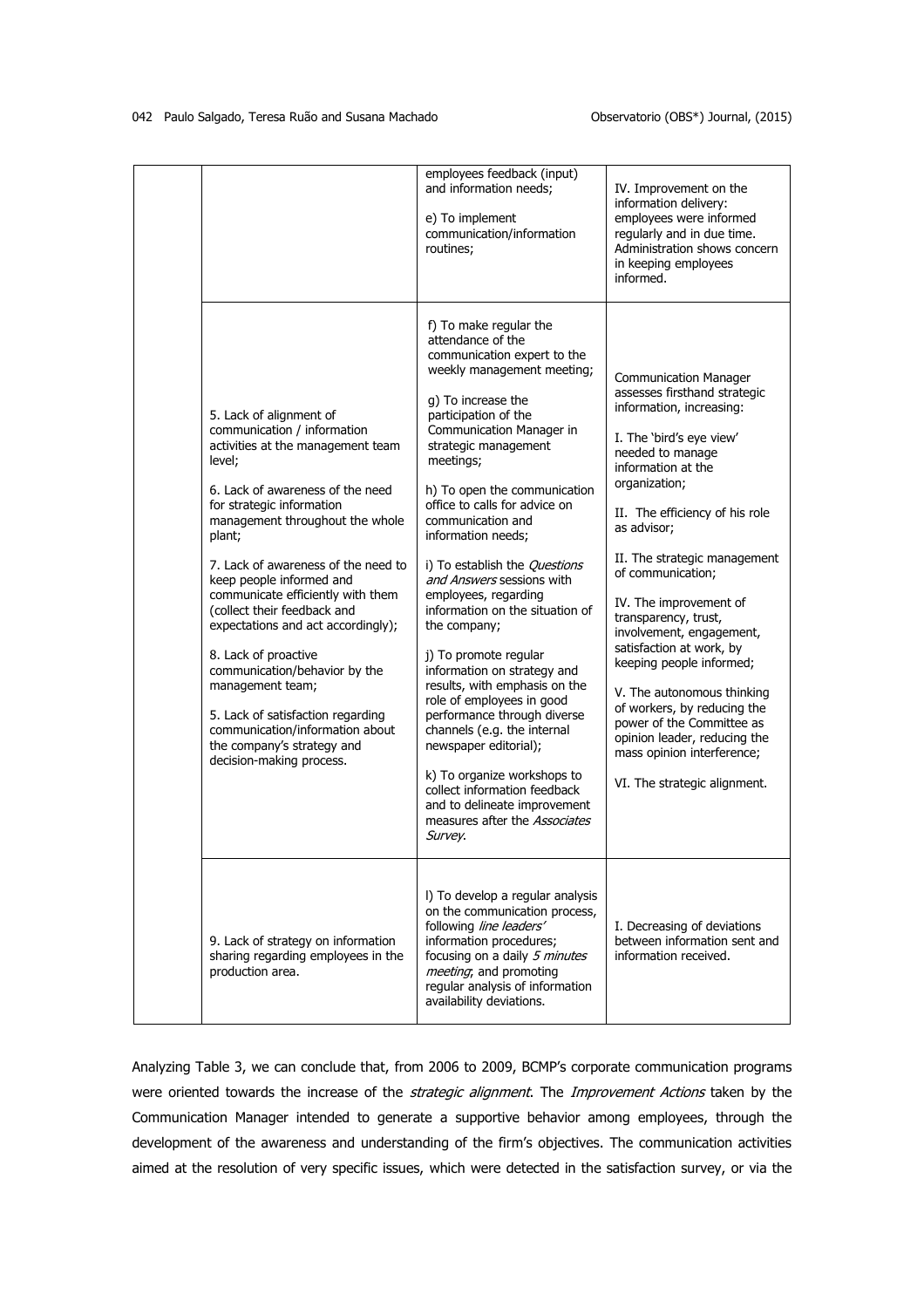direct contact with the organizational environment. The main purposes of the new internal communication measures (perceived in our investigation) were: (1) to improve information flows; (2) to reduce information losses and distortions (including rumors); (3) to increase management credibility; and (4) to enhance work satisfaction. To reach these purposes, BCMP developed the following communication activities: (a) established a communication function; (b) developed a strategic and integrated communication perspective; (c) defined decentralized communication responsibilities (in middle levels); and (d) set internal communication procedures. These actions enhanced (I) the information satisfaction; (II) the sense of belonging; (III) the feeling of recognition; and (IV) the participation spirit.

## **Discussion**

Throughout our research, evidence of the relationship between the corporate communication programs, the development of safety nets, and the reputational capital gained considerable strength. As shown in the diagram below (Figure 1), BCMP's communication activities that targeted strategic alignment seem to have improved information satisfaction, involvement and participation among the internal publics, and these intangible results generated trust, goodwill, loyalty and engagement as organizational expressive safety nets.





At BCMP, strategically designed corporate communication was able to create reputational safety nets that had an important role in reducing the impact of crisis situations in the downside of the reputational risk, namely when contradictory perspectives emerged in the Workers' Committee, or when strikes were scheduled (as stated by the Communication Manager). When the *strategic alignment* is improved, stakeholders are aware of the impact of their actions (such as a strike, for example) on the performance of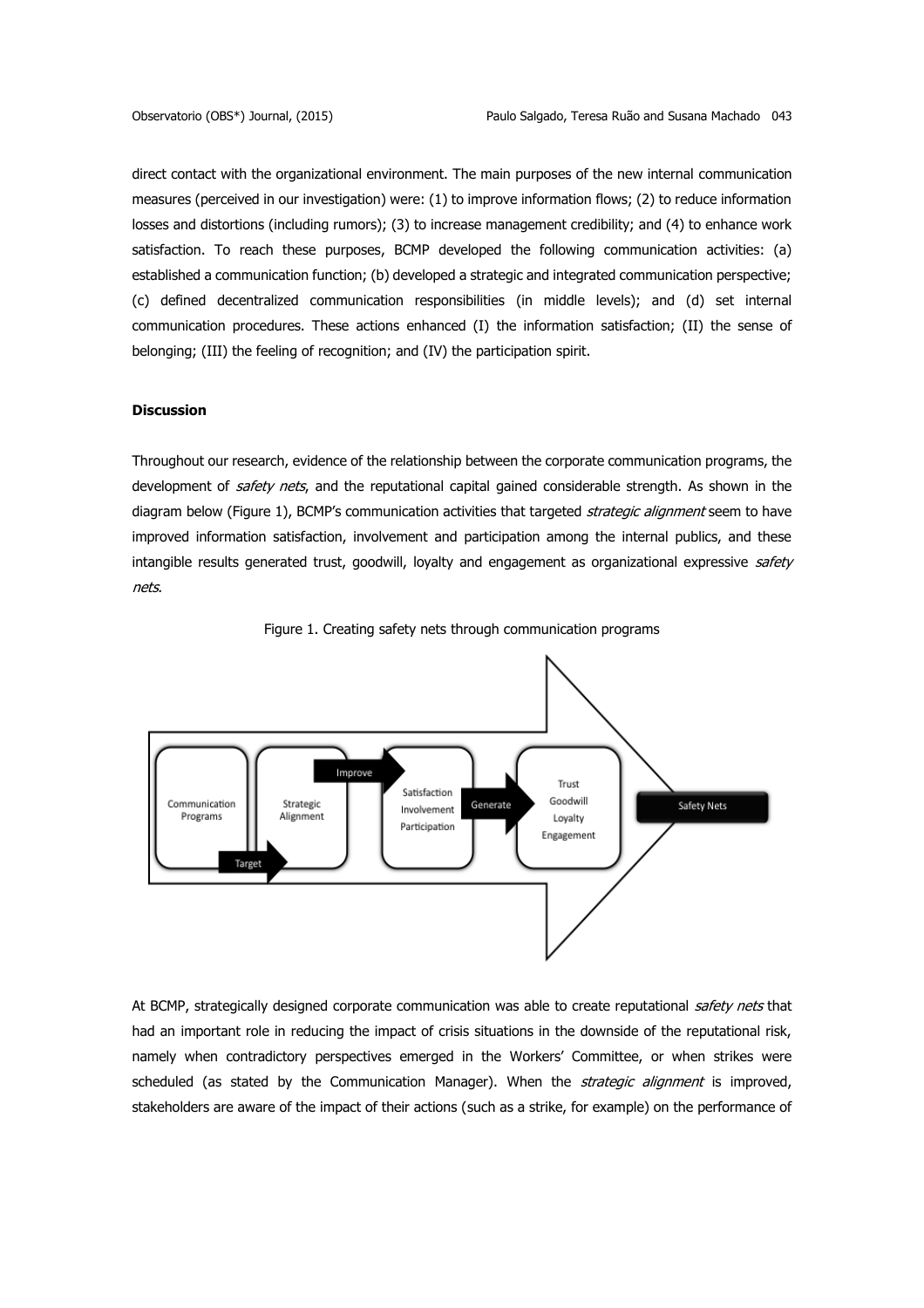the company. The last strike at BCMP, in May 2010, had a minimal participation (slightly above 3%) and did not affect the regular activity of the company.

As far as reputational risk management is concerned, BCMP has also been developing Corporate Social Responsibility programs and volunteer activities for the employees, targeting two different objectives: (1) to create team spirit and involvement, and (2) to improve external image and reputation. In 2009, more than 400 employees, from all hierarchical levels, functions and areas of responsibility, participated in the volunteering activities organized by BCMP's communication function.

With this course of action, BCMP believes to be reducing the risk of reputational loss, both among internal publics and external constituencies. Through corporate communication programs, linked with CSR activities, the company is trying to manage the reputational risk, by building its internal and external reputation. Both environments are strongly linked, especially in the case of BCMP, which has over two thousand employees, and is the largest private employer in the region of Braga. The diagram bellow (Figure 2) illustrates this correlation.





## **Conclusion**

This study seems to demonstrate the critical role of corporate communication as a means of sustaining strategic alignment and developing reputation's safety nets. By improving the interaction with the stakeholders, the company develops safety nets that not only reduce threats (the downside of risk), but also might help to mitigate the effects of real crisis situation.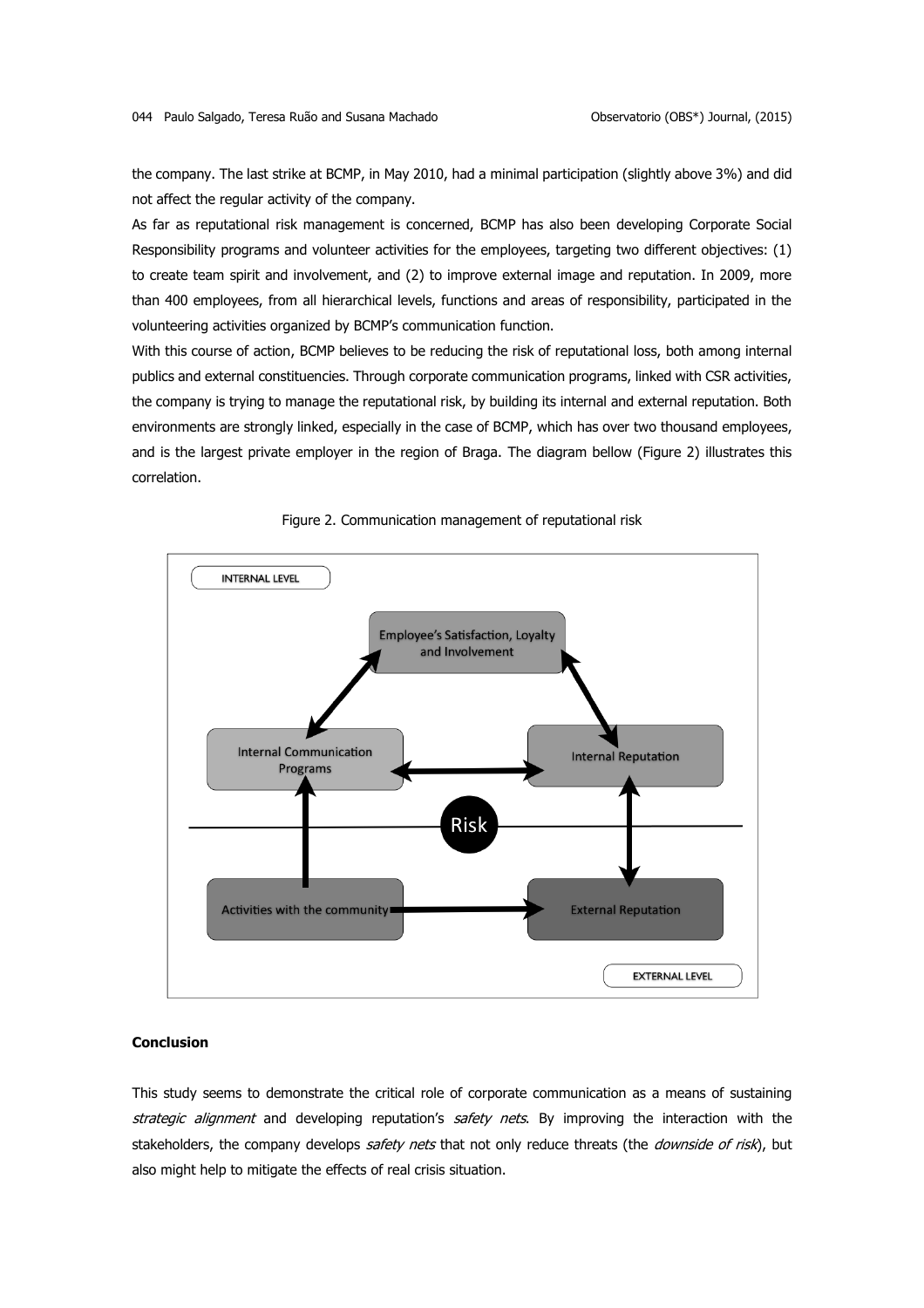Even if BCMP was not primarily considering the management of its corporate reputation when they realized the priority of developing communication actions, the truth is that corporate communication seems to be the right channel to shape stakeholders' perceptions and judgments. But this function cannot be fully achieved if reputational risks are not considered. Creating safety nets through corporate communication programs over time can be a strong insurance tool when crises emerge.

Another issue that certainly arises from this study, and which we believe is worthwhile researching further, is the relationship between the *strategic alignment* of employees and the prevention of crisis scenarios.

## **References**

- Albert, S. & Whetten, D.A. (1985). Organizational identity. In L.L. Cummings and B.M. Straw (eds.), Research in Organizational Behavior (pp. 263-295). Connecticut: JAI.
- Balmer, J.M.T., & Gray, E.R. (1999). Corporate identity and corporate communications: Creating a competitive advantage. Corporate Communications: An International Journal, 4(4), 171-176.
- Barnett, M.L., Jermier, J.M., & Lafferty, B.A. (2006). Corporate reputation: The definitional landscape, Corporate Reputation Review, 9(1), 26–38.
- Benoit, W. L. (1997). Image repair discourse and crisis communication. Public Relations Review, 23 (2), 177-186.
- Coombs, W.T. (1999). Ongoing crisis communication: planning, managing and responding. Thousand Oaks, SA: Sage.
- Fombrun, C., & Shanley, M. (1990). What's in a name? Reputation building and corporate strategy. Academy of Management Journal, 33, 233-56.
- Fombrun, C.J. (1996). Reputation: Realizing Value from the Corporate Image, Harvard Business School Press. Boston, MA.
- Fombrun, C.J. (2001). Corporate reputation as economic assets. In M.A. Hitt, R.E. Freeman and J.S. Harrison (eds.), The Blackwell Handbook of Strategic Management, Blackwell Publishers, Malden.
- Fombrun, C.J., & Rindova, V.P. (1998). Reputation management in global 1000 firms; a bench- marking study. Corporate Reputation Review, 1(3), 205-214.
- Fombrun, C.J., & Van Riel, C.B.M. (2004). Fame and Fortune: How Successful Companies Build Winning Reputations. New York: Prentice-Hall.
- Fombrun, C.J., Gardberg, N.A., & Barnett, M.L. (2000). Opportunity platforms and safety nets: Corporate citizenship and reputational risk. Business and Society Review, 105(1), 85–106.
- Forman, J., & Argenti, P.A. (2005). How corporate communication influences strategy implementation, reputation and the corporate brand: An exploratory qualitative study. Corporate Reputation Review, 8(3), 245–264.
- Gagnon, M.A., & Michael, J.H. (2003). Employee strategic alignment at a wood manufacturer:An exploratory analysis using lean manufacturing. Forest Products Journal, 53(10), 24-29.
- Gotsi, M., & Wilson, A.M. (2001). Corporate reputation: Seeking a definition. Corporate Communications: An International Journal, 6(1), 24-30.
- Kreps, G. L. (1990). *Organizational Communication Theory and Practice*. New York: Longman.